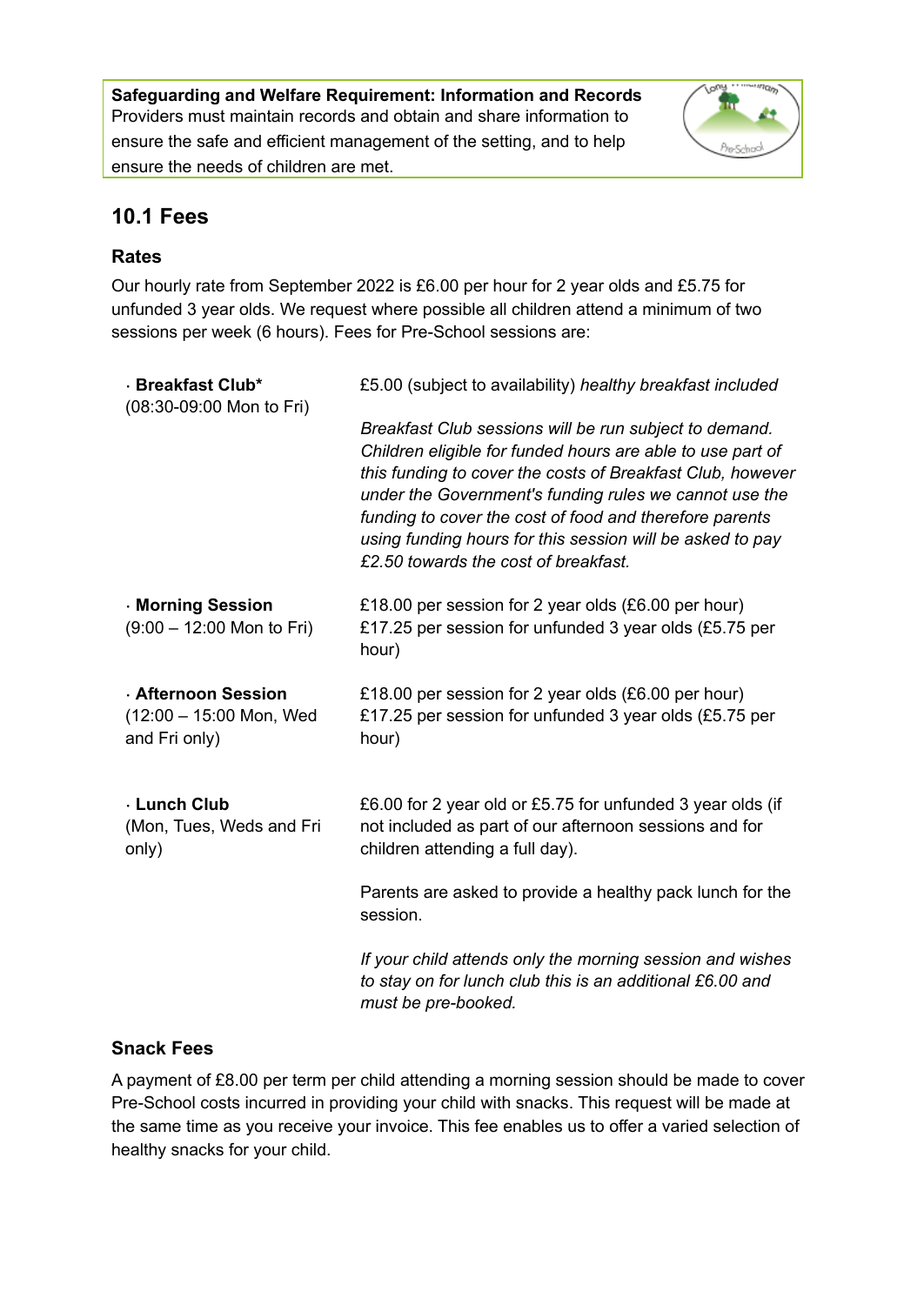# **Government Funding For 3 and 4 year olds**

The Government will pay for 15 hours per week of Pre-School education for 38 weeks of the year for all 3 and 4 year olds starting from the term after their  $3<sup>rd</sup>$  birthday (see table below). This may be taken for no less than 3 hours and no more than 6 hours in a day.

Additional Government Funding is also available to some families which is 15 hours on top of the 15 available to all 3 and 4 year olds.

This funding can be used for Morning or Afternoon Sessions and/or Lunch Club up to a total of 15 hours per week. Any additional hours above the 15 funded hours will be charged at the above rates. Funding may be able to be used for Early Drop Off sessions in certain circumstances i.e. if your child is attending Pre-School for less than 6 hours in a day.

We will provide you with all of the forms you need to complete to claim funding and the funding will come direct to us.

If your child attends more than one setting you will need to decide how to split your 15 hours, or 30 hours depending on your allowance, between settings. If you choose to use all of your funding in another setting we will invoice you directly for your child's sessions with us.

You will be required to pre-book your child's sessions. If you decide to increase your child's sessions after having claimed your funding and you are not claiming your full 15 hours, Pre-School is required to accommodate your request at no charge to you up to the 15 hours but Pre-School will not receive funding for the additional hours which were not claimed. Please ensure that you think carefully about the sessions your child will require when completing your funding application.

## **Government Funding for 2 year olds**

Your child may be entitled to a part funded place if you are in receipt of income support or are on means tested benefits. Please speak to either the Manager or the Pre-School Treasurer or Bursar for further details.

# **Invoicing**

Our academic year is split into 6 terms as follows:

Term 1 Sept-Oct Term 2 Oct-Dec Term 3 Jan-Feb Term 4 Feb-Mar Term 5 April-June Term 6 June-July

Fees will be invoiced at the start of each term. Parents will be asked to fill in a form confirming the sessions their child will attend in advance.

If you require additional sessions for your child please speak to a member of staff to confirm availability. Any sessions in addition to your child's pre-booked sessions should be paid on the day of the additional session.

Payment is due within 14 days from the invoice date unless an alternative arrangement is agreed in advance with the Committee.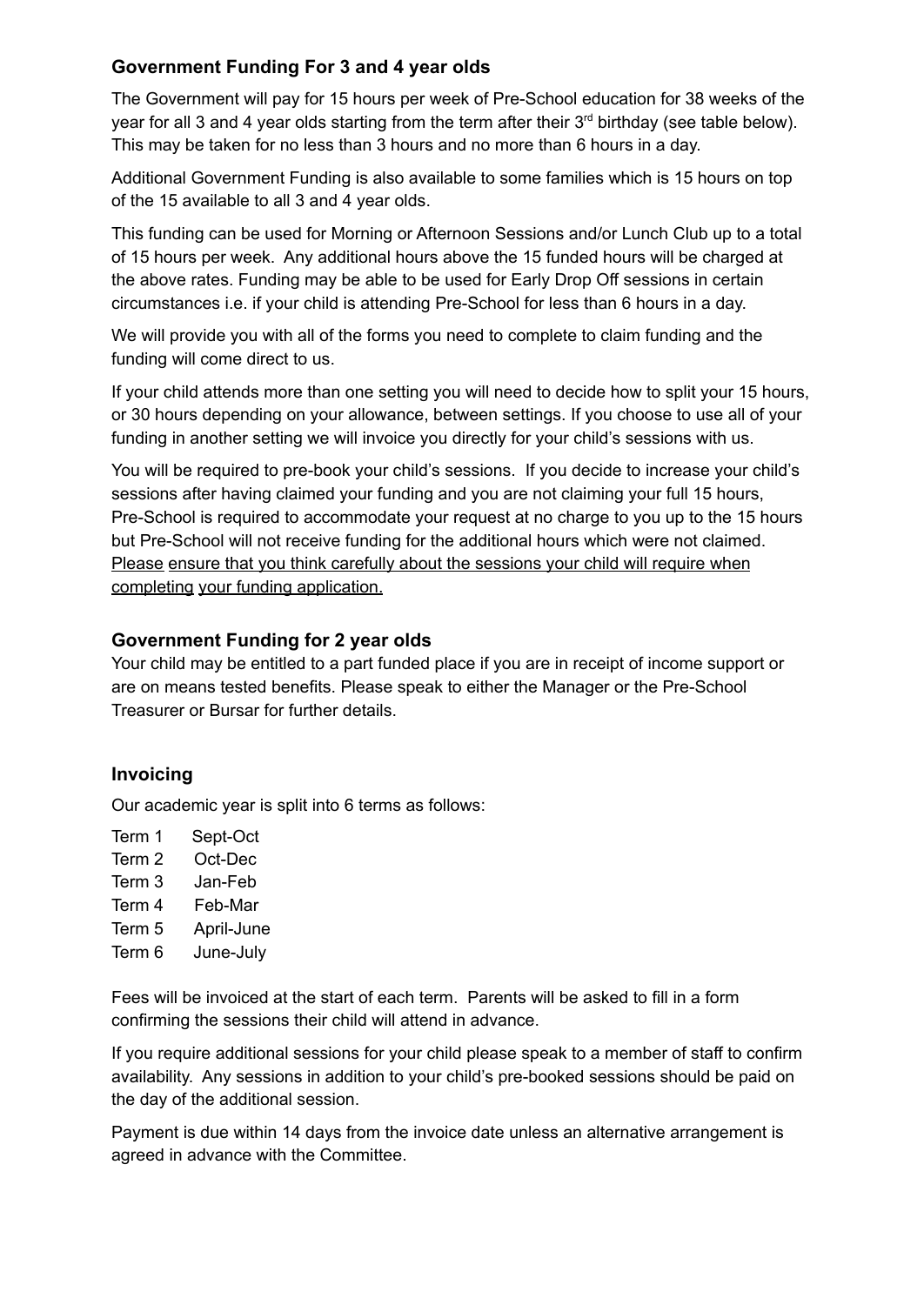## **Payment**

Payment can be made by BACS, cash or cheque.

**BACS:** Many Parents find it most convenient to pay fees directly into our bank account the details of which are as follows:

#### **Lloyds TSB Bank plc Account number: 19883260 Sort Code: 30-93-93**

Parents are requested to use their child's name as reference for any payments made direct to our bank account and notify the Bursar of payment by email sally@longwittenhampreschool.co.uk

**Cheques:** should be made payable to "Long Wittenham Pre-School".

**Cash:** Please put cash in a sealed envelope clearly marked with your child's name and hand to a member of Pre-School staff.

Receipts will be issued by the Bursar for all payments.

We also accept **childcare vouchers**.

#### **Bounced Cheques**

If a cheque being returned to Pre-School's bank account marked unpaid we will:

- Contact the parent/carer of the child concerned.
- Ask for an alternative payment to be made to include any fee that Pre-School is charged by our Bank for accepting the original cheque.
- Parent/carers get 5 days to discuss the returned payment with their bank before we implement the late payment of fees policy as below.

### **Late Payment of Fees**

Long Wittenham Pre-School is a registered charity and relies heavily on the prompt payment of fees in order to function. If parents/carers have any difficulty in paying fees, it is essential that you tell us straight away. We are always happy to discuss the possibility of alternative arrangements such as paying in regular instalments. Please talk to your child's key worker who will put you in contact with the Treasurer.

Your invoice will show the amount due including a £10 late payment fee. If Pre-School receives your payment within 14 days after the invoice date you do not have to pay the £10 fee. Any payments received by Pre-School 14 or more days after the invoice date must include the £10 late payment fee. If you are having difficulties paying your fees please speak to us before the end of the 14 day period to avoid paying the £10 late payment fee.

If fees are not received by Pre-School within 14 days after the invoice date Pre-School will implement the following late payment of fees policy.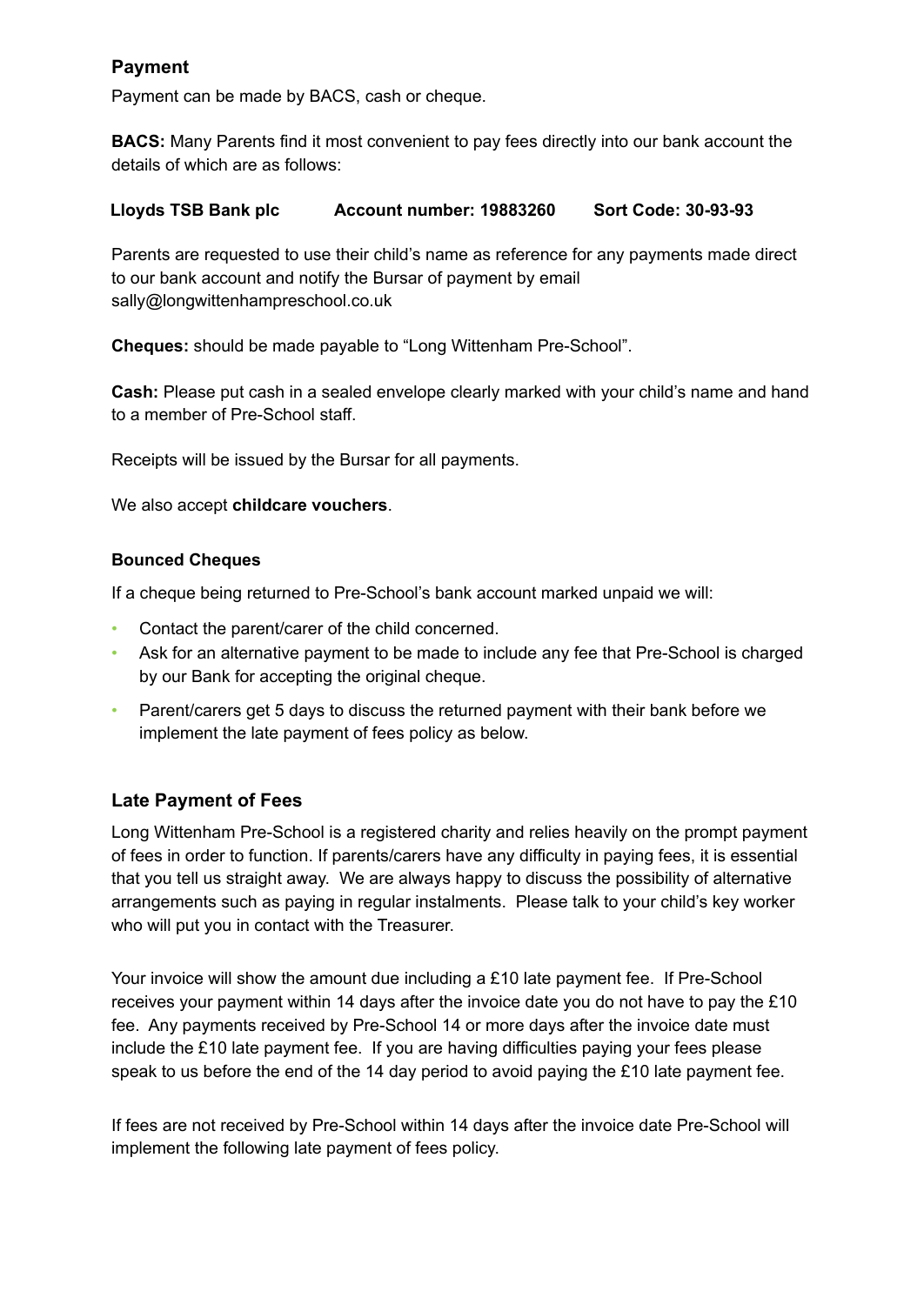- After 14 days from the date of invoice parents will receive a reminder that fees are outstanding
- Should fees continue to be unpaid or agreed repayment schedules not met, we may regrettably, stop a child attending any sessions.
- We reserve the right to ultimately refuse admissions if fees remain unpaid. If the parent has contacted us in advance to make alternative arrangements concessions can be made. Any child in receipt of free funding will be able to attend funded sessions.
- Pre-School reserves its right to pursue the matter in the small claims court if necessary.

### **Notice**

We plan our staffing levels and set our budget well in advance. In order to operate, we therefore need notice of changes to numbers and thus our income. One term's written notice is required of a child leaving Pre-School or reducing their sessions, otherwise fees in lieu of notice will be charged. If the notice is later than one term's written notice we reserve the right to charge for the next full term of fees.

If you require an increase in sessions you should speak to the Manager as we require one term's notice of an increase in sessions but if staffing levels permit we may be able to accommodate an increase on less notice but this is strictly at the discretion of the PreSchool.

### **Refunds**

Fees cover staff wages, hire of the village hall, materials, insurance and everyday running costs. We also supplement our income with fundraising. As we are a non-profit organisation, fees must be paid even when your child does not attend for any reason (including holidays or illness). No refund is made for sickness or absence from Pre-School.

### **Closure**

In the event of Pre- School being forced to cancel sessions, we will give as much notice as is reasonably possible. The Pre-School reserves the right to offer replacement sessions in lieu of refunds. Pre-School does not currently open on Bank Holidays and so fees are not charged for Bank holidays.

## **Children of Staff Members**

Children of staff members will be offered a reduced hourly rate with the understanding that their child/children will remain at Pre-School until they are of school age. This is explained more fully in the staff handbook.

### **Other useful Pre-school Learning Alliance publications**

• Financial Management (2010)